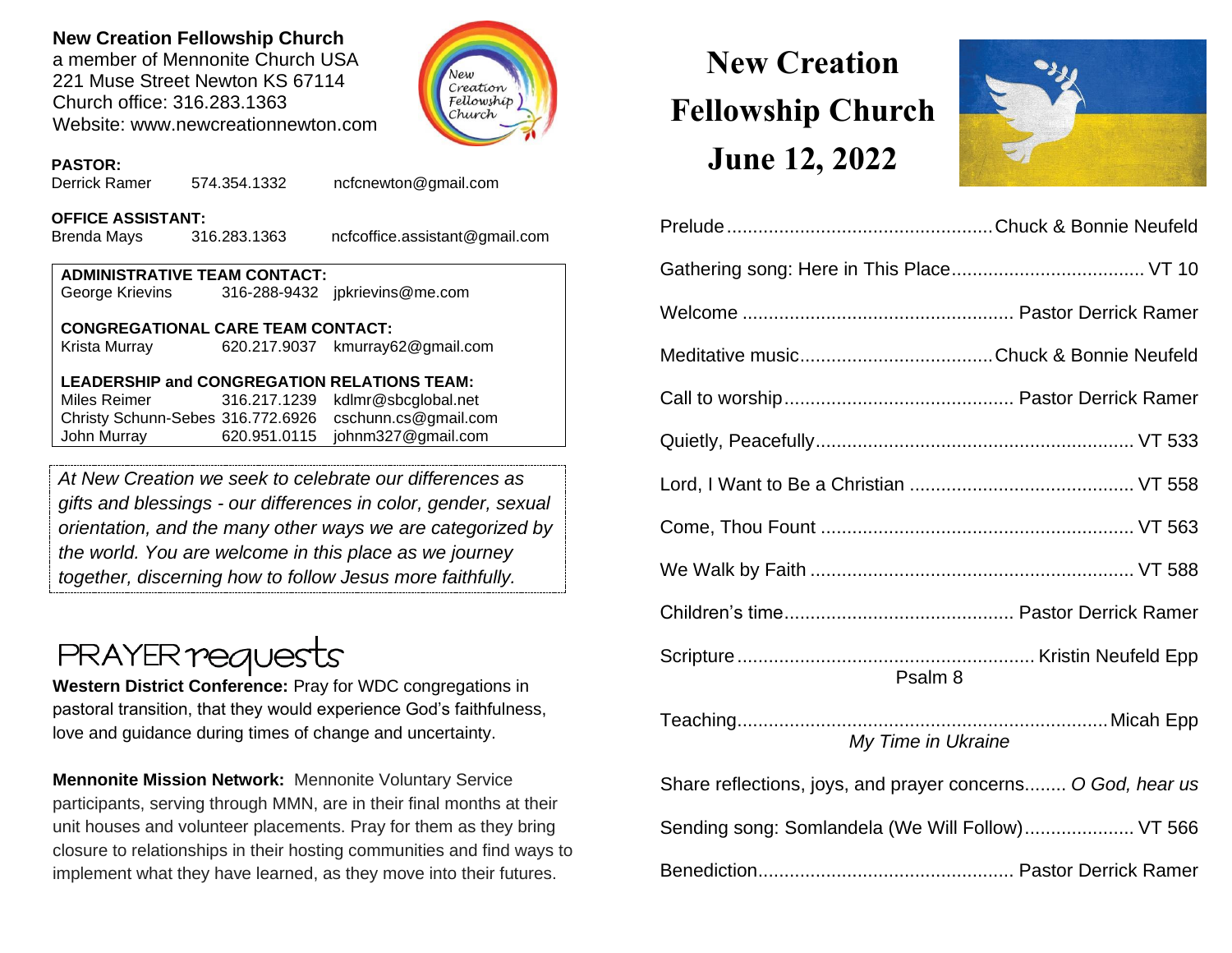### **Offering –June 6 -10**

General Fund: \$3590 Sharing Fund: \$246 Lift Fund: \$40 Preschool Tuition Fund: \$5000

|                             | June 12                 | June 19                               |
|-----------------------------|-------------------------|---------------------------------------|
| Worship leader              | <b>Pastor Derrick R</b> | <b>Christy SS</b>                     |
| Song leader                 | Chuck N                 | Vicki L                               |
| <b>Musicians</b>            | Chuck N & Bonnie N      | Krista M                              |
| Sound & video               | Zeke R & Dominic R      | ?? & Aaron R                          |
| Children's time             | <b>Pastor Derrick R</b> | <b>Kristin NE</b>                     |
| Speaker                     | Micah E                 | <b>Pastor Derrick R</b>               |
| Communion<br><b>Servers</b> | n/a                     | John M, Andy B,<br>Zeke R & Dominic R |
| Care of building            | Chuck N & Bonnie N      | Miles, Kathy & Chris                  |

#### **Lectionary Text – June 19**

| 1 Kings 19:1-4, (5-7), 8-15a | $Isaiah 65:1-9$       | Galatians | <b>Luke</b> |
|------------------------------|-----------------------|-----------|-------------|
| Psalm 42 and 43              | <b>Psalm 22:19-28</b> | $3:23-29$ | 8:26-39     |

**Communion:** We usually celebrate communion the first Sunday of each month. In the month of June, communion will be postponed to June 19, which is Pastor Derrick's last Sunday.

**Moving Help:** The Ramer family will be packing up for their move to Goshen on Saturday, June 25. If you'd like to help move their worldly possessions into U-Boxes, vehicles, and a trailer, we will start at 8 am. There will be donuts, milk, coffee, and something for lunch (maybe pizza?).

**Church Retreat:** Based on the results of the congregational survey on Church Retreat this fall, we will stay at New Creation for Retreat. More information will come as plans are made, including a date. If you are interested in serving on a Church Retreat Planning Team, please contact the Congregational Care Team (Krista, Norm or Amy R).

There is an opening in our **Spiritual Direction Group** for an individual who wants to meet with others for prayerful sharing and listening, paying attention to how God is at work in our lives. The group meets monthly on a weekday morning (9-11 am); our next meeting is scheduled for July 7. Contact Audrey Ratzlaff, if interested or for more information.

### **Lift Update:**

1. We have secured a \$20,000 bridge loan and anticipate paying it off in one year through \$20,000 budget allocation through resources saved from having a 1/4 time pastor rather than 3/4 time.

2. We continue to invite above budget giving designated to the Lift to reduce money needed from budget allocation.

3. Regier construction has begun ordering equipment and anticipate a usable Lift by the end of September if not a little earlier.

Deep gratitude to the many people who have invested prayer, time, expertise, and money, into this effort of welcome to our faith community and ministry.

**Land sale:** The sale of the portion of our "homeless shelter" property to Miles Properties was finalized on Thursday, June 2. NCFC has the payment in hand for the piece of land that we agreed to sell, quite a while ago. This is land that the owner of the apartments on Second Street had built parking on but wasn't actually owned by him. The transaction took some time to complete, as there were bureaucratic hoops to "jump" through in separating the land legally. The cost of that process was born by the buyer, per our [agreement](https://lectionary.library.vanderbilt.edu/texts.php?id=267). At the time of the decision to sell, the proceeds of the sale were designated to the future handicapped lift project. The \$5000 from this sale are now in hand and will be applied to the cost of installing a new lift for the church this summer.

**Preschool Tuition Donation:** We are so grateful to have received another \$5000 gift from Community Mennonite Church in Markham, IL for preschool tuition scholarships. We have so many connections to this congregation, and we appreciate their support of our preschool ministry.

**Sharing Box:** The sharing box is an amazing community resource and a great way for the folks to care for one another! Please continue to add food or personal care items and take items as you wish.

There will be NO **congregational meeting** in the month of June

**Join us for Wichita's 2022 Pride Unity March, Saturday, June 25!** Shalom and New Creation youth are welcome, as well as family, friends, and anyone else from the congregation who is interested. Please let Melanie Krehbiel know if you plan to attend with our group so we can make sure everyone has a ride. We will meet at the Shalom parking lot and leave around 9:15 am. The parade is downtown from 10-11 am. If you would like to stay for the Family Picnic which follows at Naftzger Park, that can also be arranged. Text Mel @ 785-422-7352 or email [melaniekrehbiel@gmail.com.](mailto:melaniekrehbiel@gmail.com)